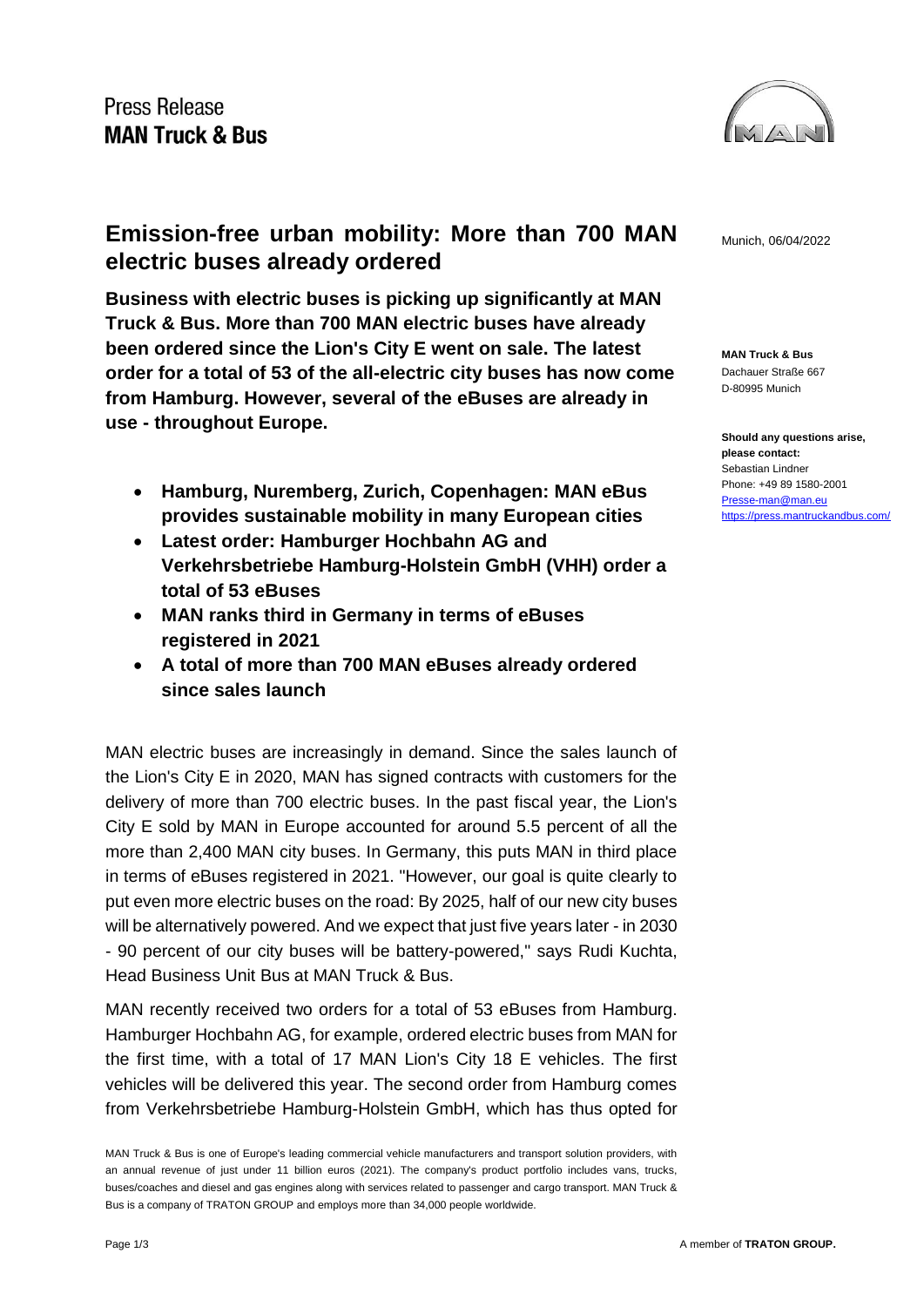## **Press Release MAN Truck & Bus**



MAN eBuses for the third time. The current order comprises 30 solo eBuses and 6 articulated eBuses. Delivery of the first buses is scheduled for this year.

However, many more ordered eBuses will also be delivered soon. Some of them are already in use - such as the 39 eBuses of VAG Verkehrs-Aktiengesellschaft Nürnberg. The company initially ordered 15 and then, as part of a follow-up order, a further 13 Lion's City 18 E and 11 Lion's City 12 E from MAN Truck & Bus. A total of 15 MAN eBuses will also be on the road in Zurich, Switzerland, on the city's standard bus routes from fall 2022. Verkehrsbetriebe Zürich (VBZ) is pursuing a consistent electric bus strategy and has opted for the Lion's City 12 E as part of this strategy.

## **MAN Lion's City E impresses in Scandinavia**

MAN eBuses have also been operating in Copenhagen since February: the 25 Lion's City 12 E buses are used on Copenhagen's central bus route 7A, which carries more than 4.3 million passengers every year. To make urban transport as sustainable as possible, the city buses are charged exclusively with green electricity. Twelve more eBuses were also recently delivered to Vikingbus in Odder. This means that 37 electric buses are now making their rounds on Danish roads.

In neighboring Sweden, too, the MAN Lion's City E will ensure sustainable mobility in the future. KEOLIS has ordered a total of 75 MAN Lion's City 18 E for Sweden: 60 electric MAN articulated buses will go to Gothenburg and 15 to Stockholm. A further 12 MAN Lion's City 18 E will also soon be operating in Uppsala, Sweden. The framework agreement with Gamla Uppsala Buss includes an option for a further 65 electric buses - 45 of them Lion's City 18 E and 20 Lion's City 12 E solo buses. In addition, 22 Lion's City E buses in the coastal city of Malmö in the southern Swedish region of Skåne demonstrate how excellently they can cope with urban traffic and how easily they can be integrated into existing operations. They are operated by Nobina Sverige AB. "There is enormous international interest in forwardlooking drive technology," says Kuchta.

## **Sophisticated technology, long range**

MAN has completed its new generation of city buses with the all-electric MAN Lion's City E, a zero-emission variant. Series production of the 12-meter solo version started in October 2020 at MAN's Polish plant in Starachowice. The all-electric Lion's City 18 E articulated bus went into series production in April